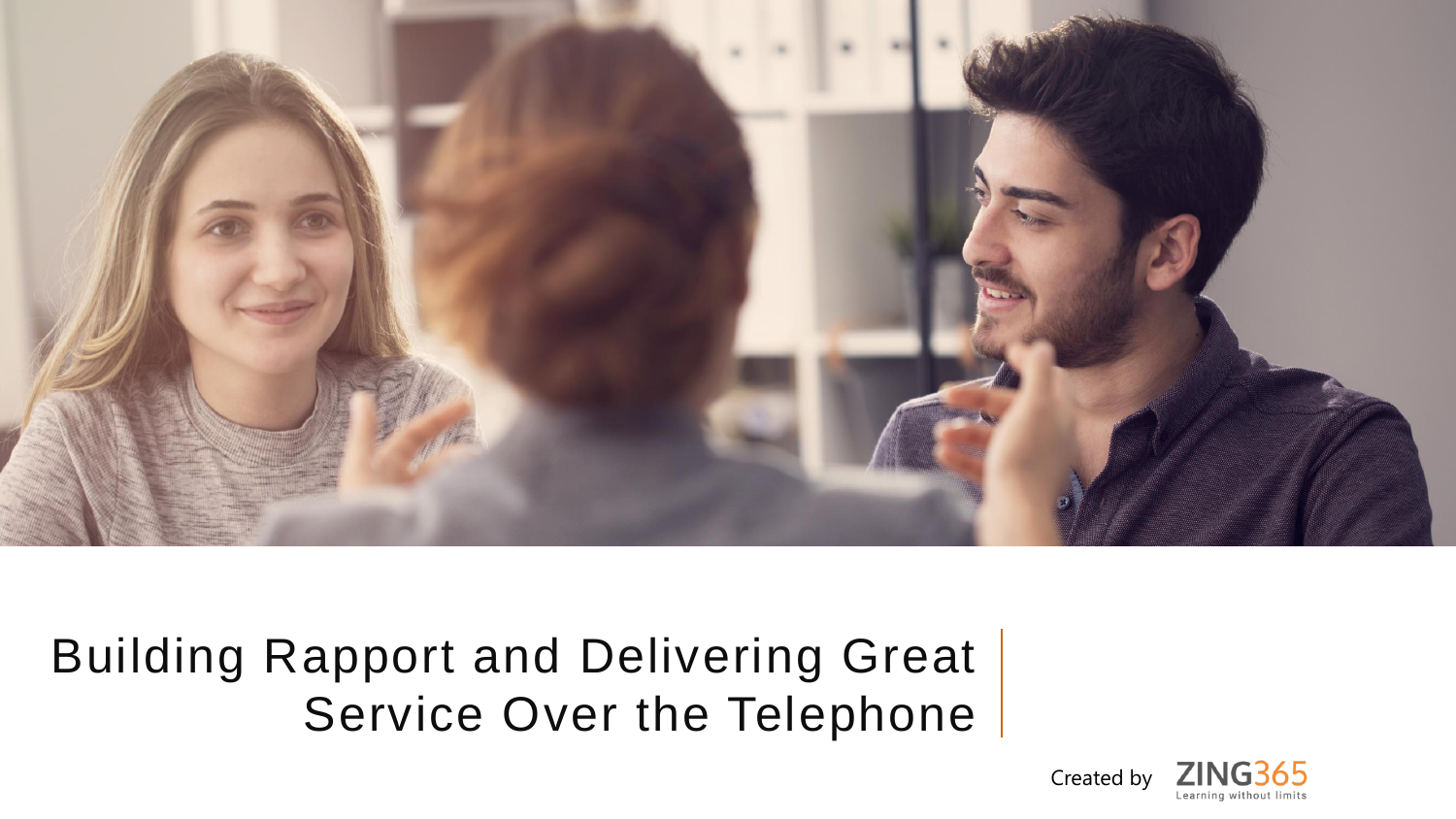### Topics

- ❑ First and Lasting Impressions
- ❑ Call Structure and Telephone Etiquette
- ❑ Getting Your Message Across
- ❑ Vocal Quality
- ❑ Listening Skills
- □ Closing a Call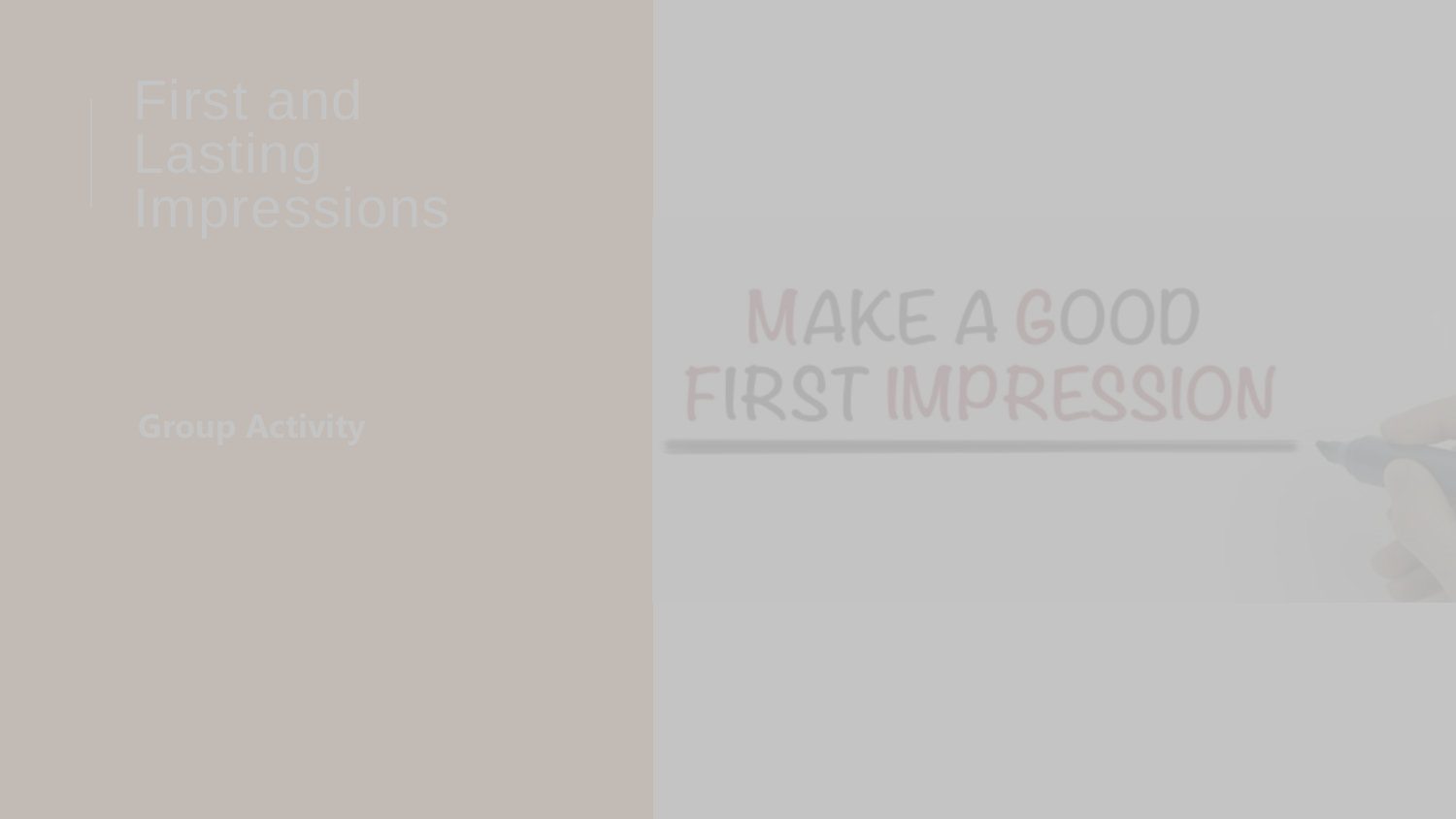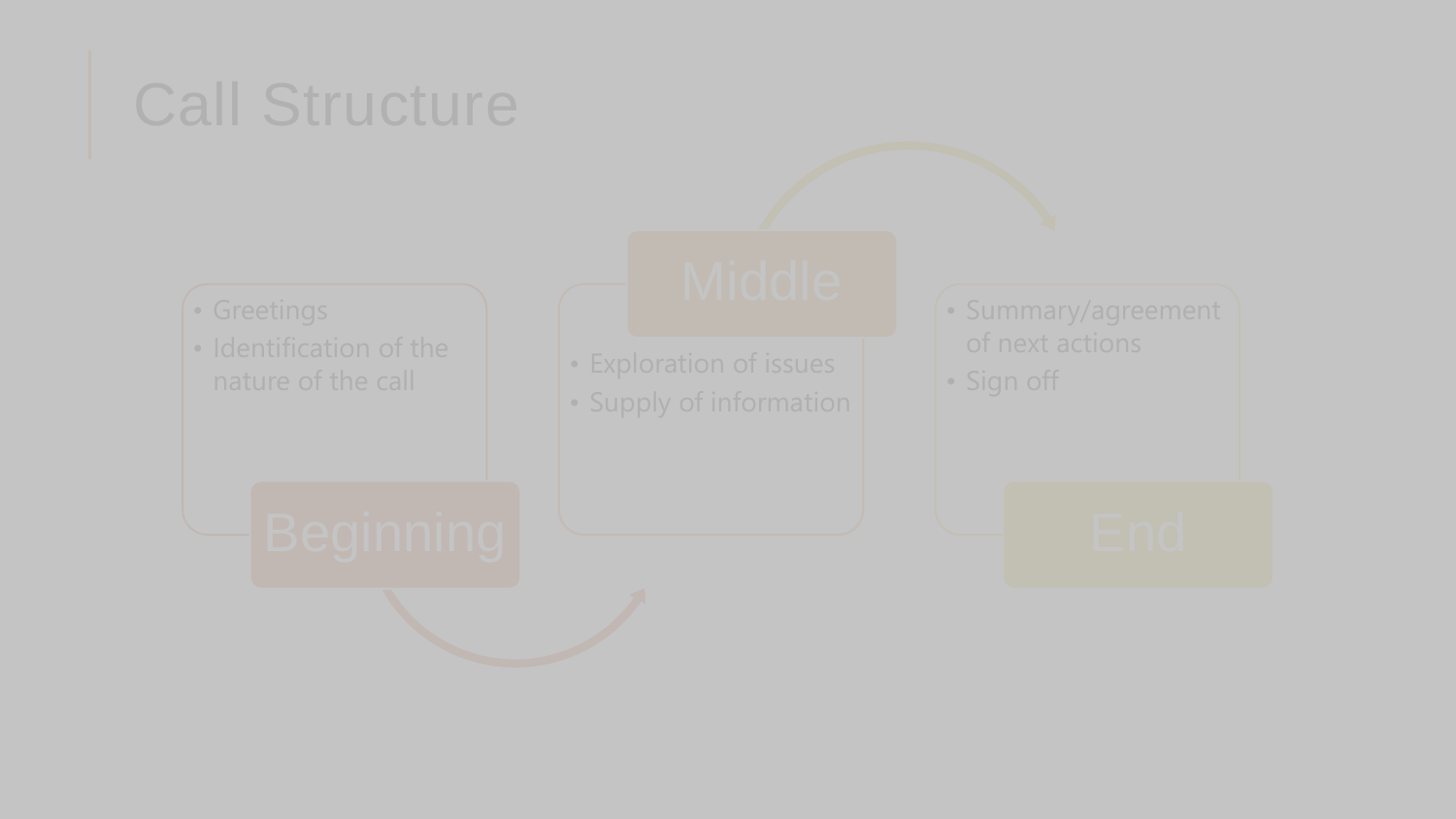### Telephone Etiquette

| Identify vourself                                         | Speak slowly and T<br>clearly                         | Listen actively and<br>avoid distractions | - Ask before placing -<br>on hold                                                     | Don't interrupt |
|-----------------------------------------------------------|-------------------------------------------------------|-------------------------------------------|---------------------------------------------------------------------------------------|-----------------|
| Tive verbal prompts f<br>that you are<br><b>Ilstening</b> | Don't give the<br><b>Impression vou are</b><br>rushed | - Adree next steps                        | l Take multiple numbers i<br>and get time options if<br><b>Preduired to call back</b> | Smile!          |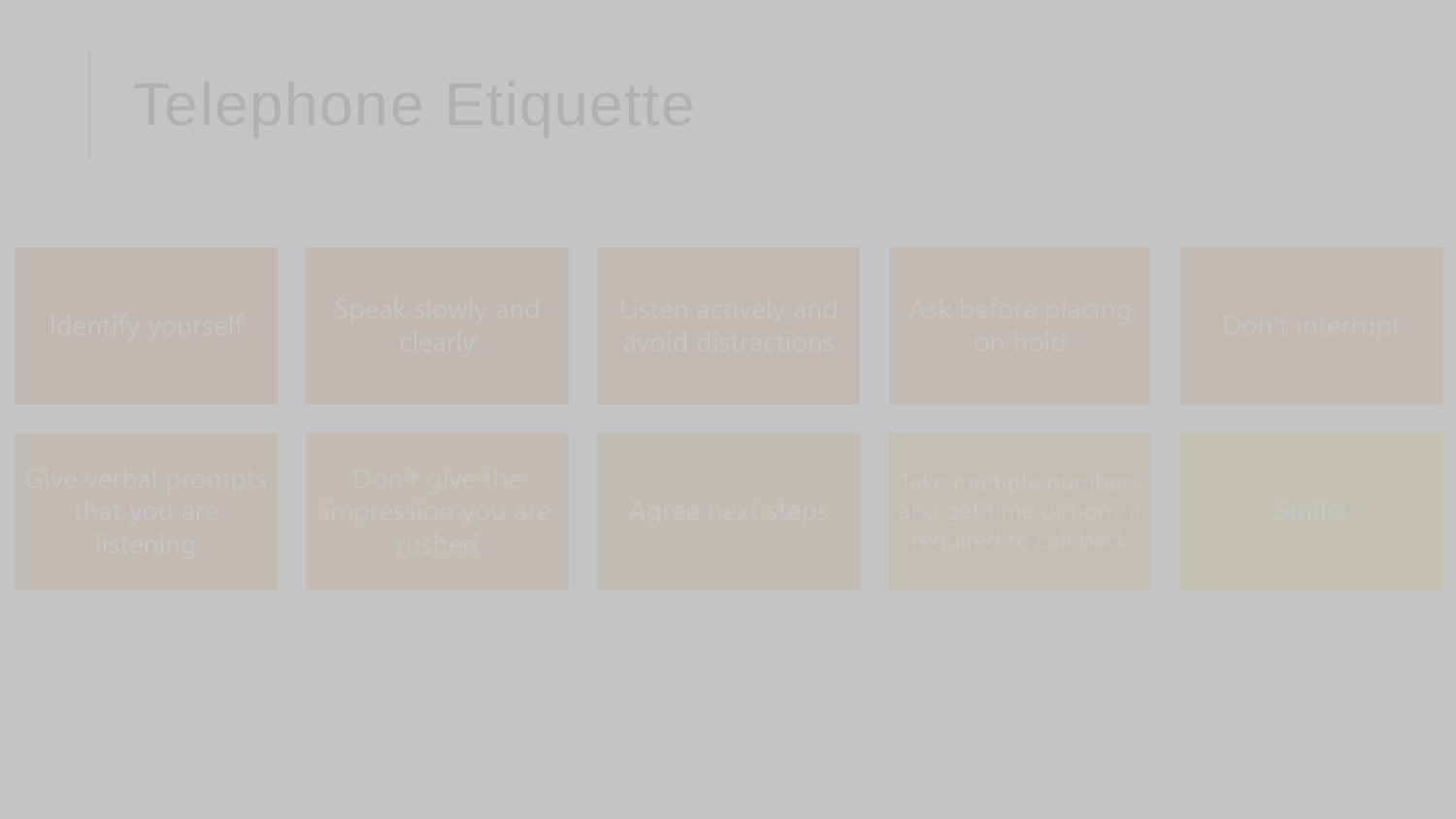### Getting your Message Across

**Communication**  7% **Words Tone** Nonverbal **Telephone Communication**  18% Words 82%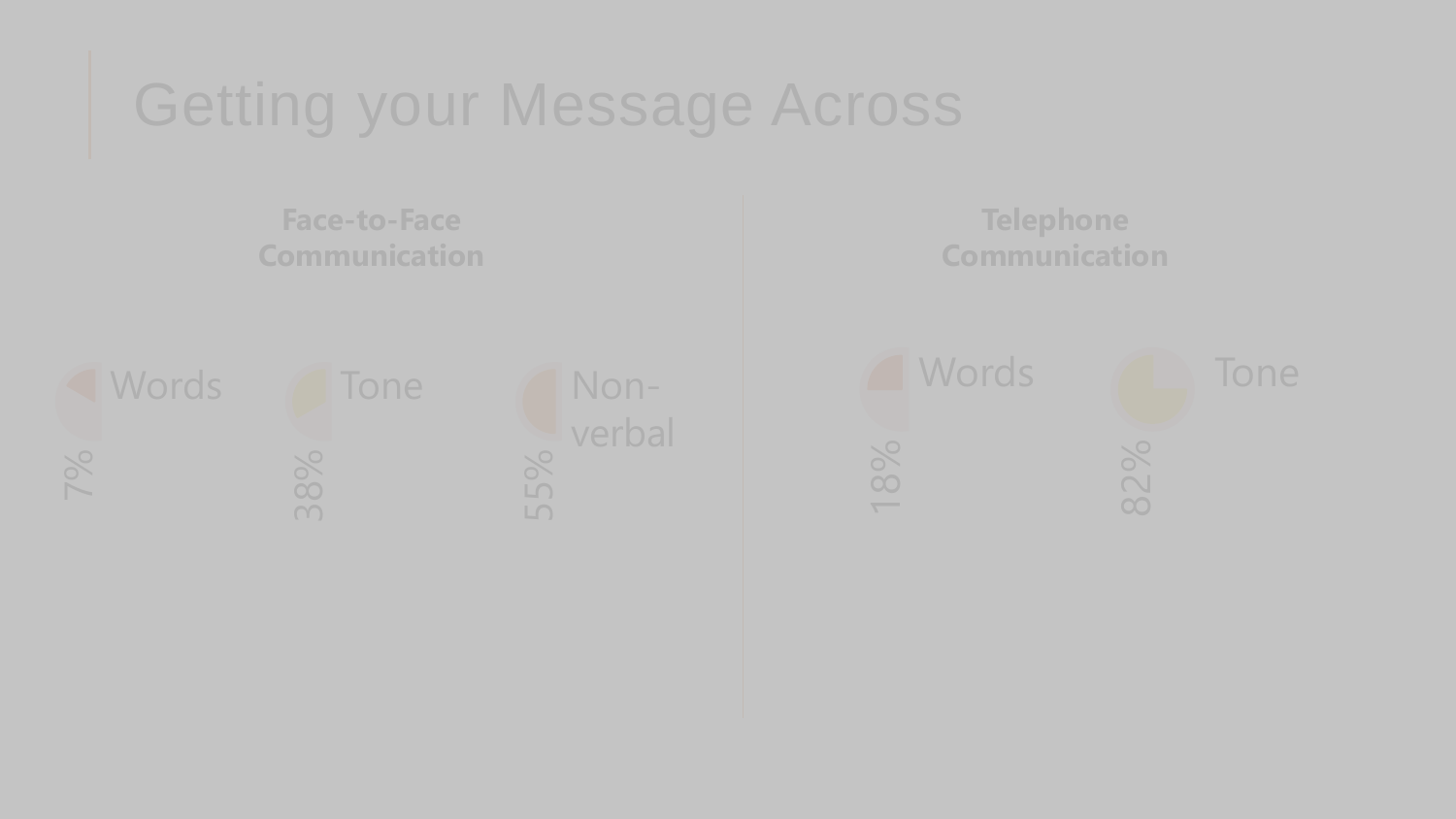# Vocal Quality

- 
- 
- 
- 
- 

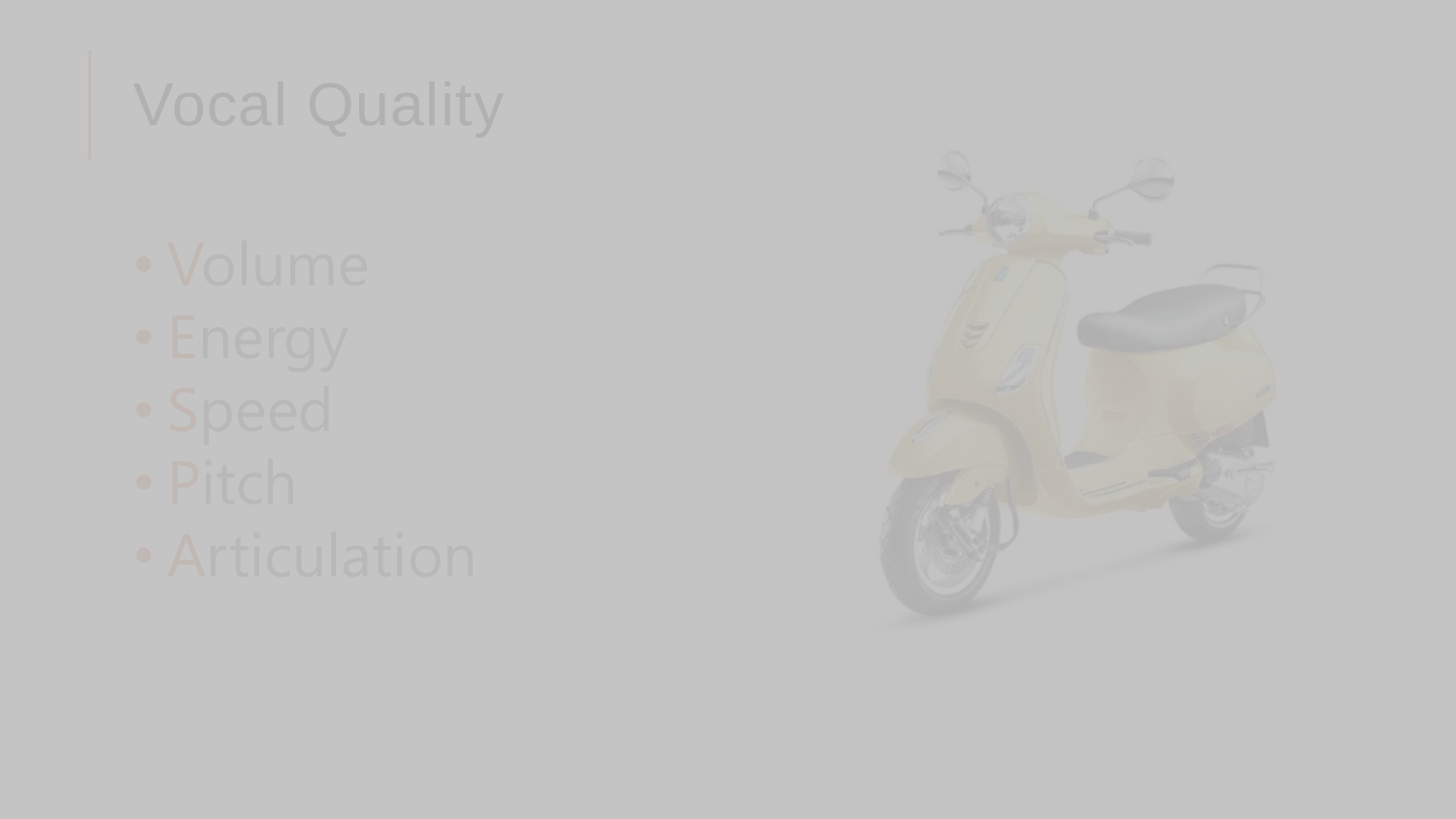### Importance of Positive Language

**Use positive language such as:** 

- 
- 
- 
- 
- 
- 
- 
- 

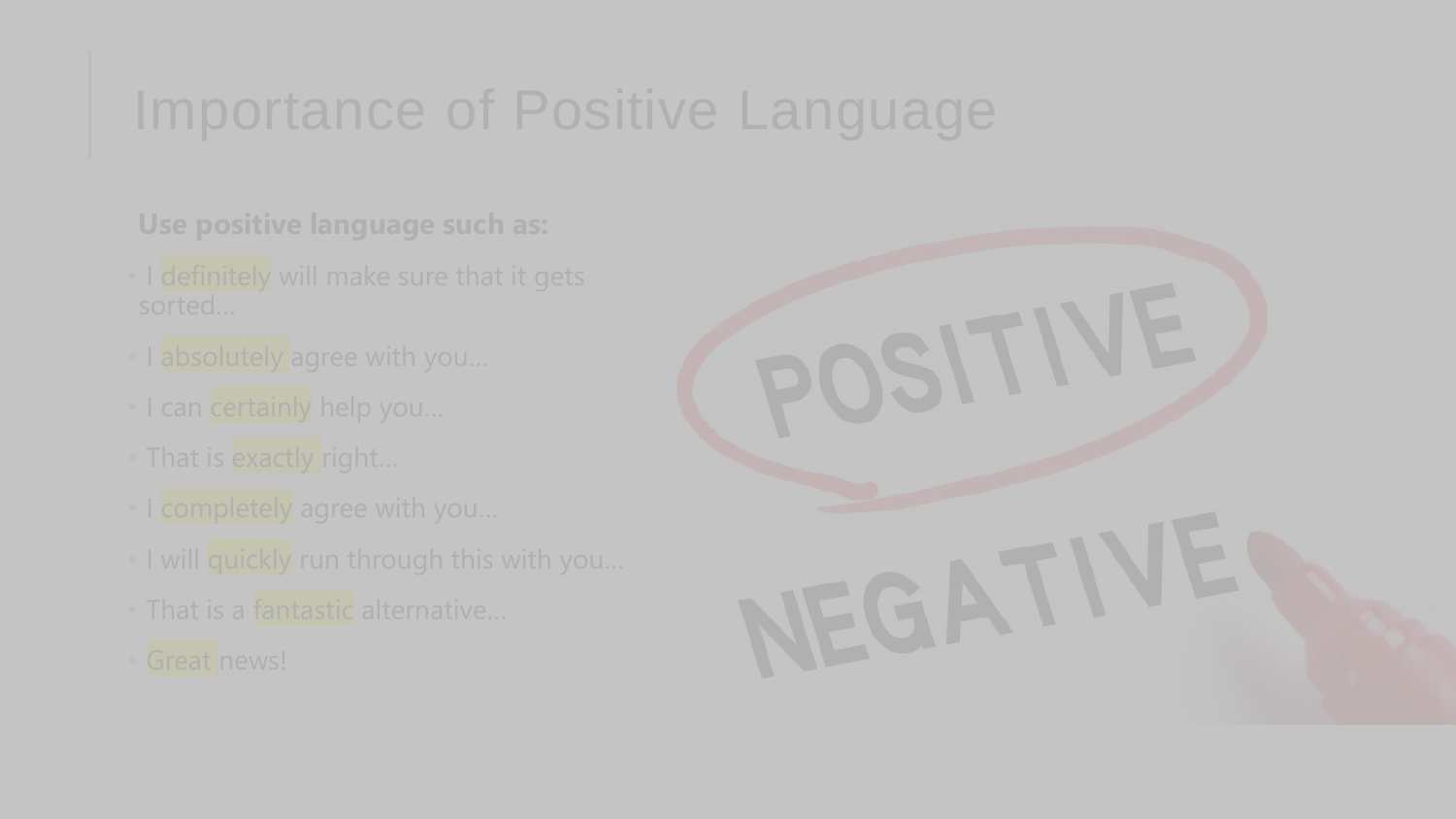## Listening Using CARES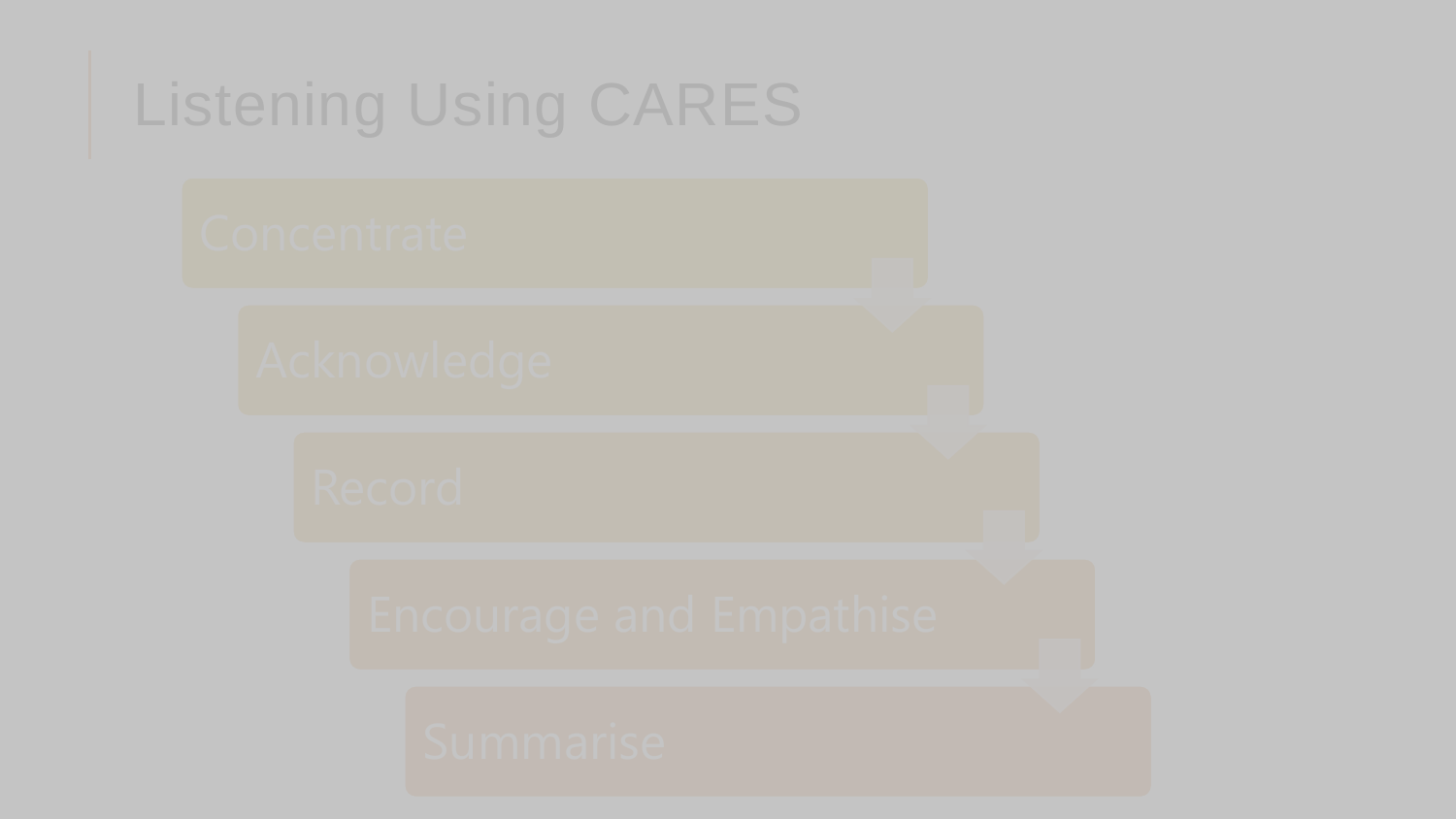## Closing a Call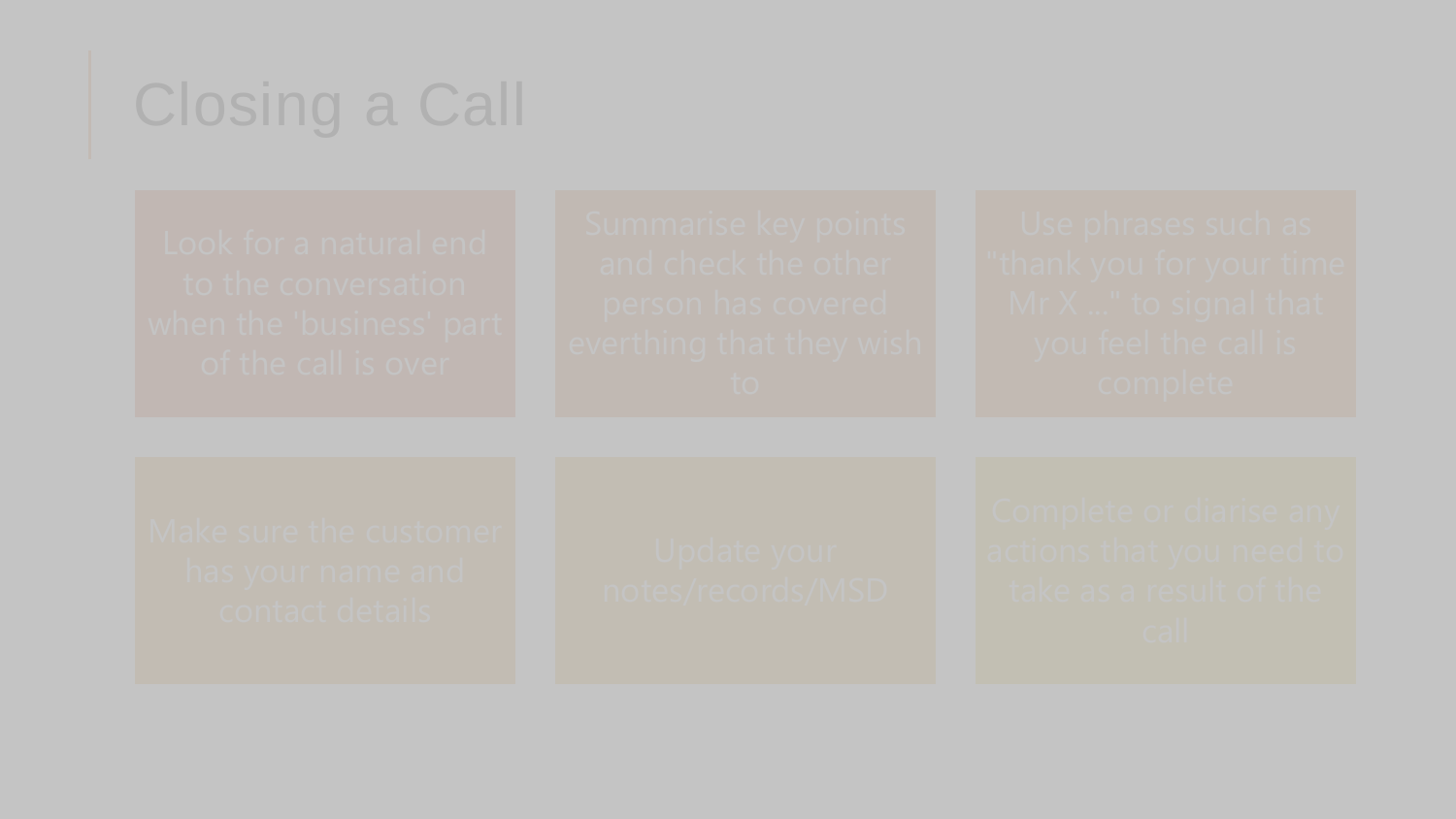#### Example Call #1 (AR)

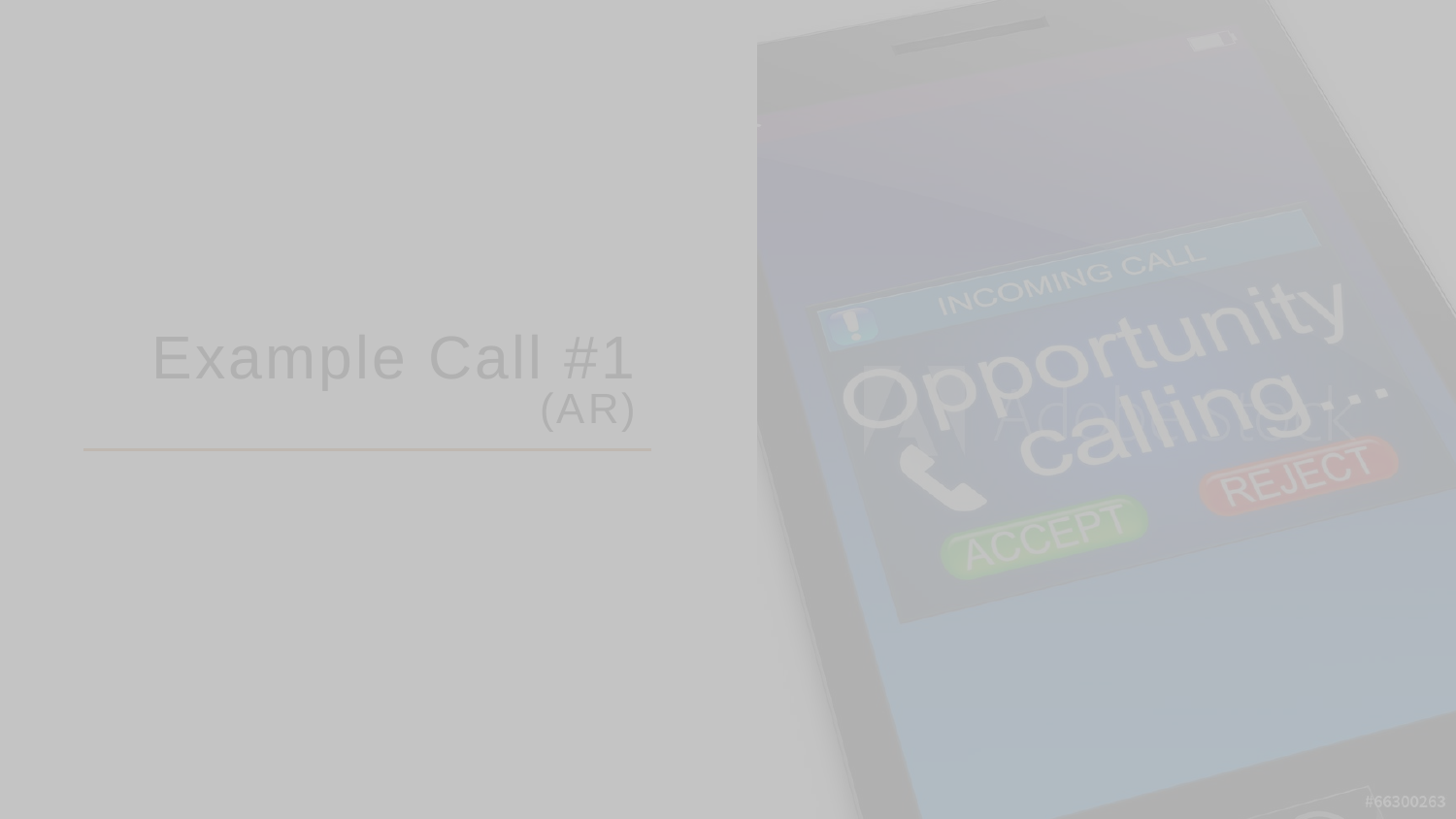# Call 1

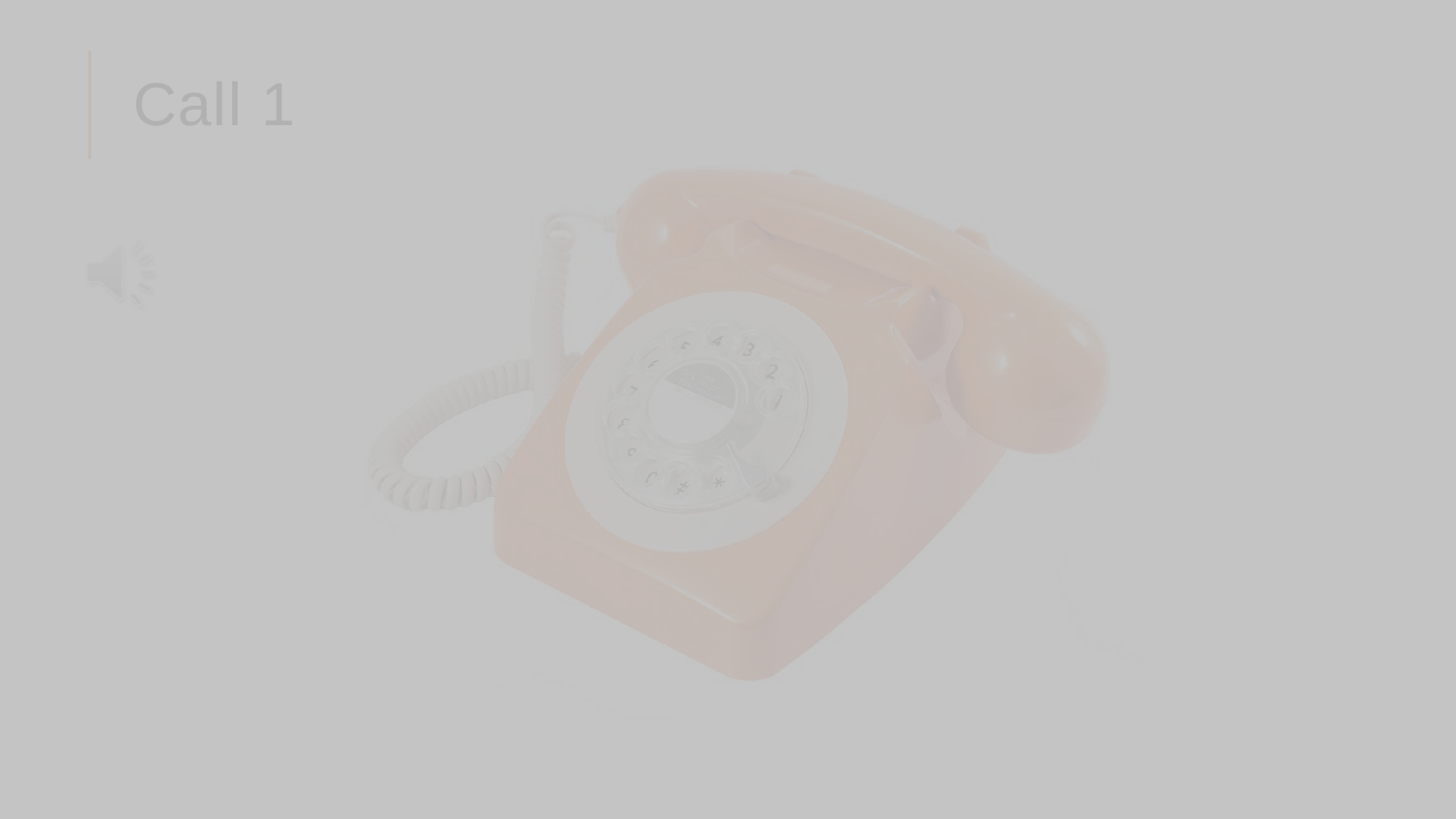#### Example Call #2 (AR)

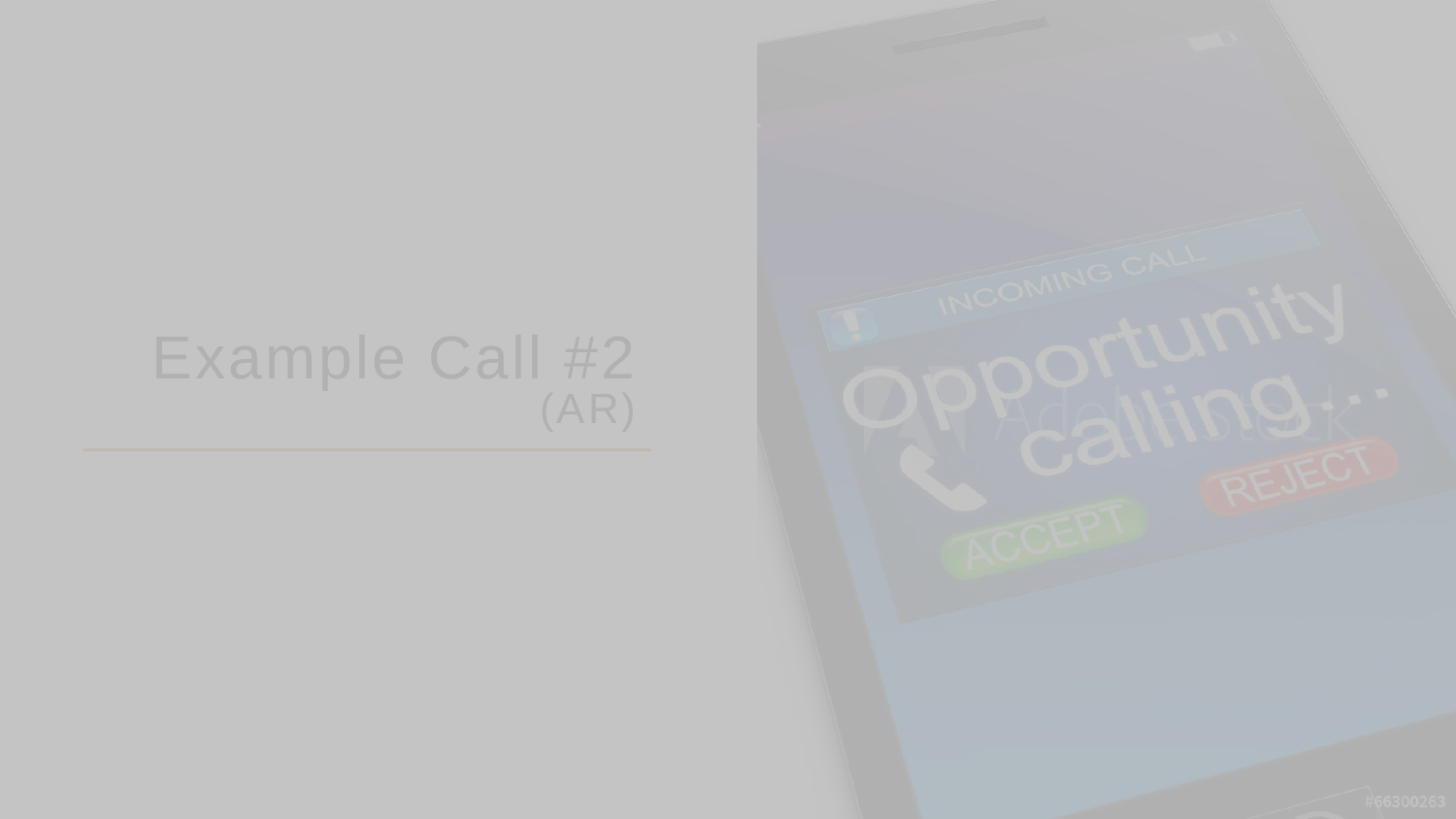# Call 2

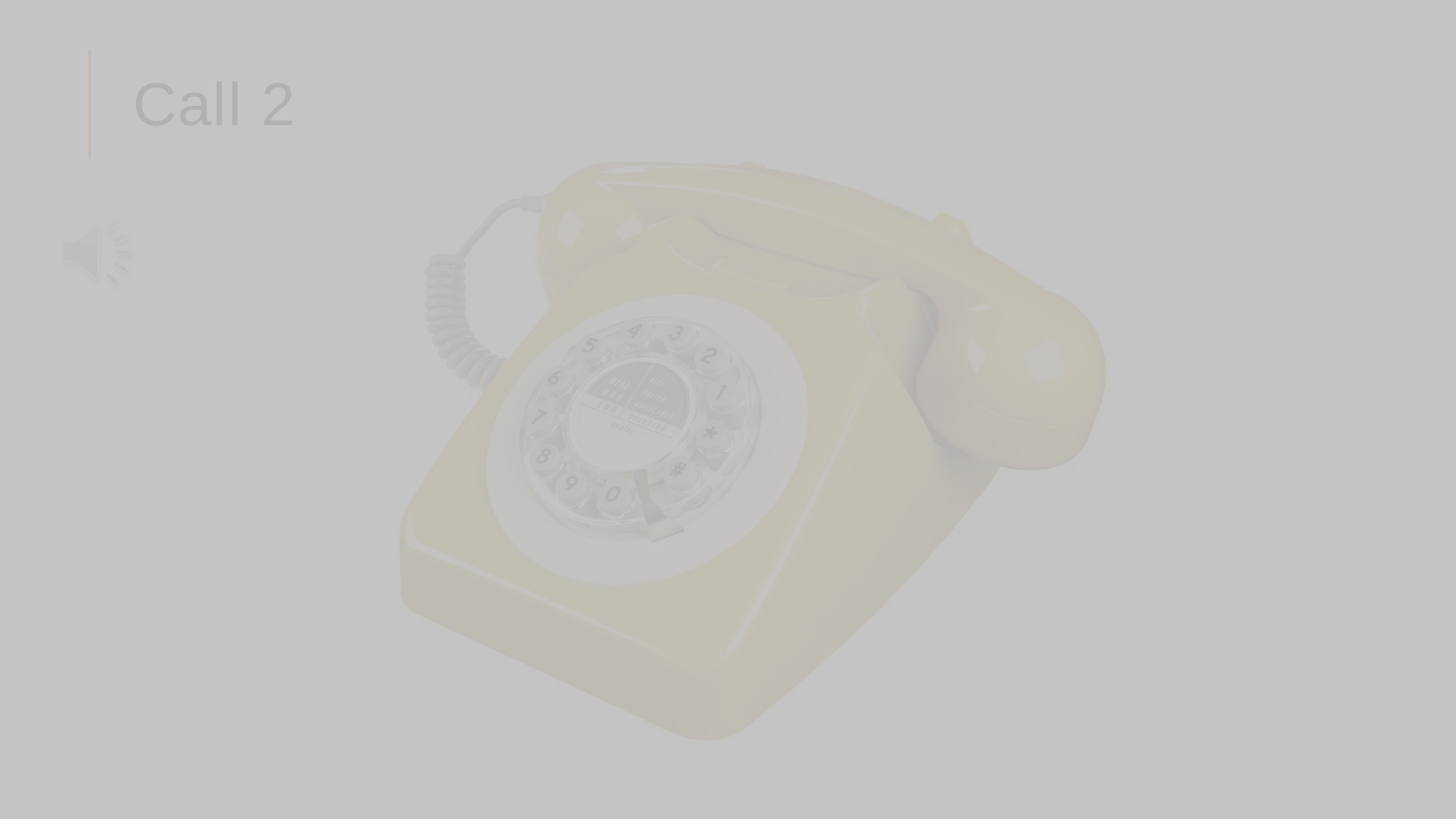# Commit to Action